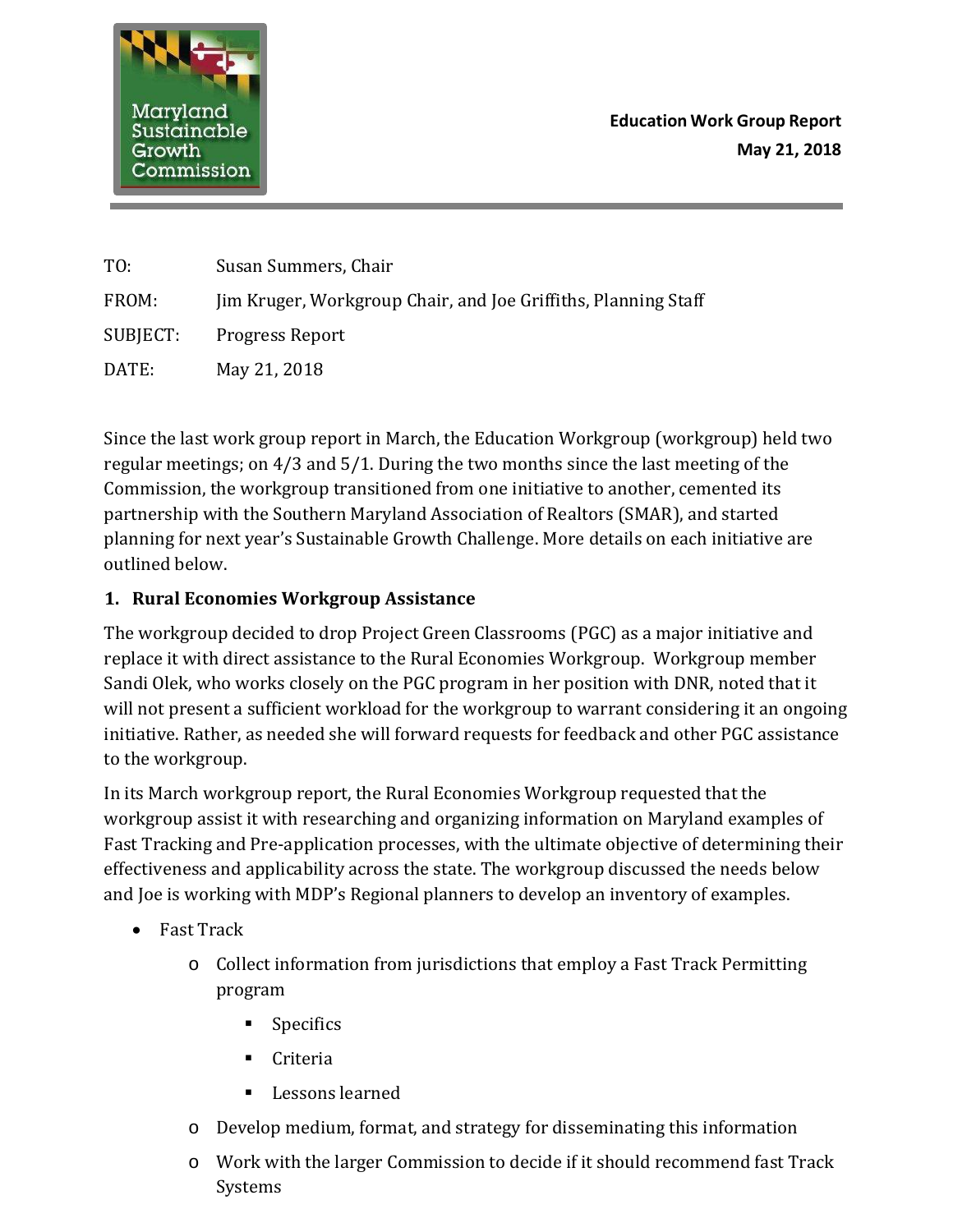- Pre-application processes
	- o Gather national and local best practices for pre-application and application procedures that advance greater transparency, certainty, and predictability
	- o Develop medium, format, and strategy for disseminating this information

## **2. Reinvest Maryland Professional Training**

Karen and Joe met with the Southern Maryland Association of Realtors' (SMAR) Education Committee on 4/12 and 5/10 to outline the opportunities for collaboration on the development of a training curriculum.

- SMAR expressed primary interest in a Critical Area training, which presents some complications to the creation of a curriculum dedicated to reinvestment, redevelopment, and infill in existing communities.
- Karen conducted extensive outreach to critical area program officers and local planners in southern Maryland who review project applications in the critical area. We will work with DNR and SMAR to further strategize where the goals of the association and Reinvest MD align; and how to develop a relevant curriculum to achieve these. The details are yet to be determined and this effort will be ongoing.
- A DNR staff member experienced in Critical Area training joined Karen on the May 10 conference call with SMAR's Education Committee. The Committee is very interested in receiving further education in this area. One possibility is to help organize and facilitate a Critical Area training for SMAR members and follow that with a deeper dive into Reinvest MD training.

The following is a previous request from the workgroup, reiterated here:

The workgroup still desires to engage the rest of the Commission in the development of the training, as it could benefit many different audiences, including:

Local planning and other governmental staff Developers Citizen planners (Planning Commissioners, Boards of Zoning Appeals members) Elected officials Realtors Business Owners

The workgroup requests support in developing content and case studies that could be used in the training, compiling data and other resources, and reaching out to individuals and industry organizations that have a compelling interest in the development of such training. This support will not only assist in expediting the completion, but also in crafting a superior product. Reinvest Maryland 2.0 will be a valuable tool with continuing and evolving utility through the application and growth of this training program. Please contact Joe Griffiths at [joseph.griffiths@maryland.gov](mailto:joseph.griffiths@maryland.gov) or 410-767-4553 with any questions or suggestions.